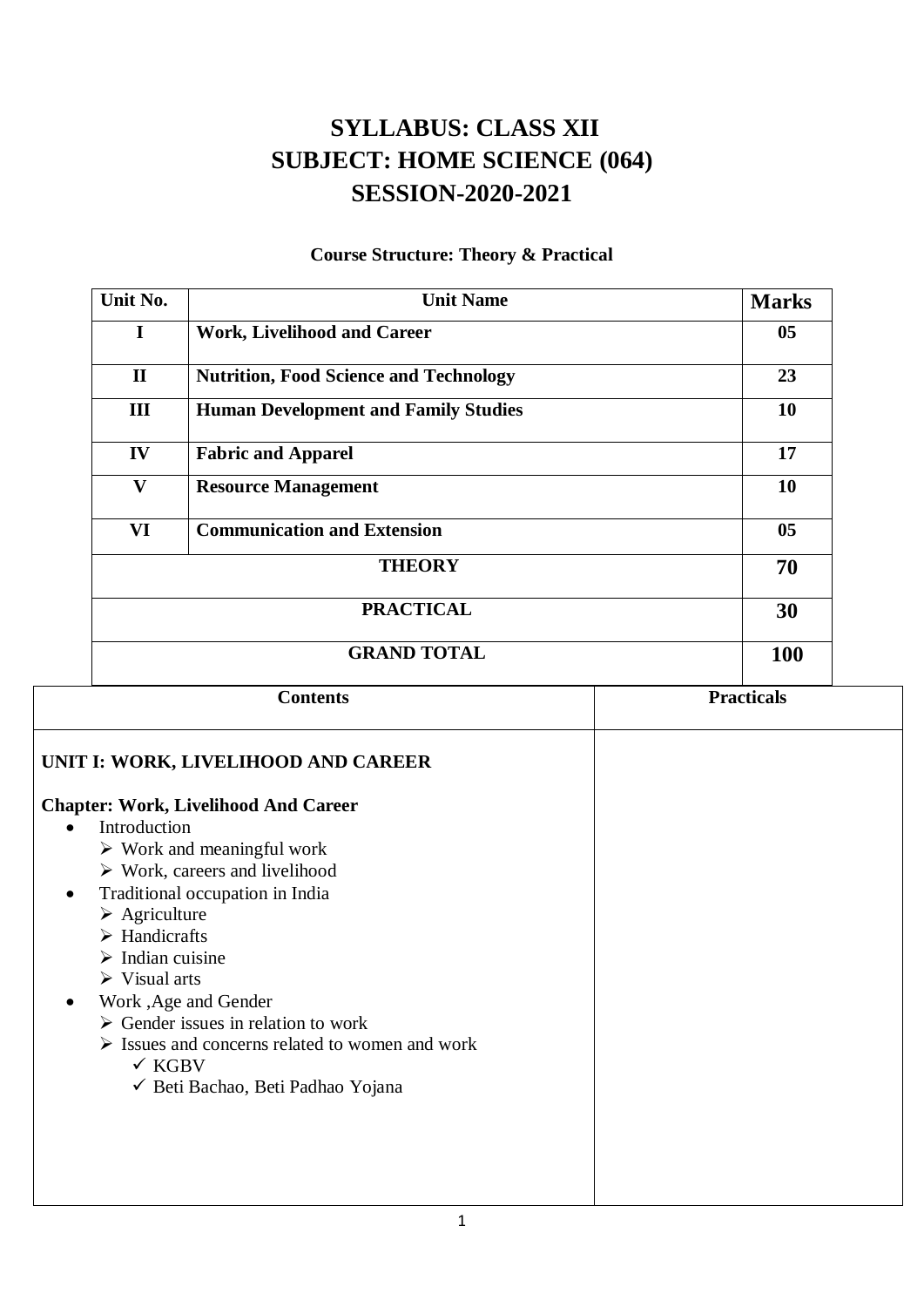| <b>Contents</b>                                                                                                                                                                                                                                                                                                                                                                                                                                                                                                        | <b>Practicals</b>                                                      |
|------------------------------------------------------------------------------------------------------------------------------------------------------------------------------------------------------------------------------------------------------------------------------------------------------------------------------------------------------------------------------------------------------------------------------------------------------------------------------------------------------------------------|------------------------------------------------------------------------|
| Attitudes and approaches to work and life skills for livelihood<br>$\triangleright$ Attitudes and approaches to work<br>$\triangleright$ Life skills for livelihood<br>$\triangleright$ Essential soft skills at workplace<br>Ergonomics<br>$\triangleright$ Definition and need for Ergonomics<br>$\triangleright$ Benefits of Ergonomics<br>Entrepreneurship<br>$\triangleright$ Definition and characteristics                                                                                                      |                                                                        |
| UNIT II: NUTRITION, FOOD SCIENCE AND TECHNOLOGY                                                                                                                                                                                                                                                                                                                                                                                                                                                                        |                                                                        |
| <b>Chapter:</b> Clinical Nutrition And Dietetics<br>Introduction<br>$\triangleright$ Nutrition<br>$\triangleright$ Clinical Nutrition<br>Significance<br>Basic concepts<br>$\triangleright$ Diet therapy<br>> Types of diets: Regular Diet and Modified diets<br>Changes in consistency<br>Feeding routes<br>ш<br>Prevention of chronic diseases<br>Preparing for a career<br>Scope                                                                                                                                    | 1. Modification of normal diet to soft<br>diet for elderly person.     |
| <b>Chapter: Public Nutrition And Health</b>                                                                                                                                                                                                                                                                                                                                                                                                                                                                            |                                                                        |
| • Introduction<br>Significance<br>Basic concept<br>• Public health nutrition<br><b>Nutritional Problems of India</b><br>o Protein energy malnutrition<br>o Micronutrient deficiencies<br>Iron deficiency anaemia<br>Vitamin A deficiency<br>Iodine deficiency disorders<br>Strategies/Intervention to tackle Nutritional problems<br>Diet or food based strategies<br>• Nutrient based strategies<br>Nutrition programmes operating in India<br><b>ICDS</b><br>٠<br><b>Nutrient Deficiency Control Programmes</b><br>п | 2. Development and preparation of<br>supplementary foods for nutrition |
| <b>Food Supplementation Programmes</b><br>п<br>Food Security Programme<br><b>Health Care</b><br>Scope                                                                                                                                                                                                                                                                                                                                                                                                                  | programme                                                              |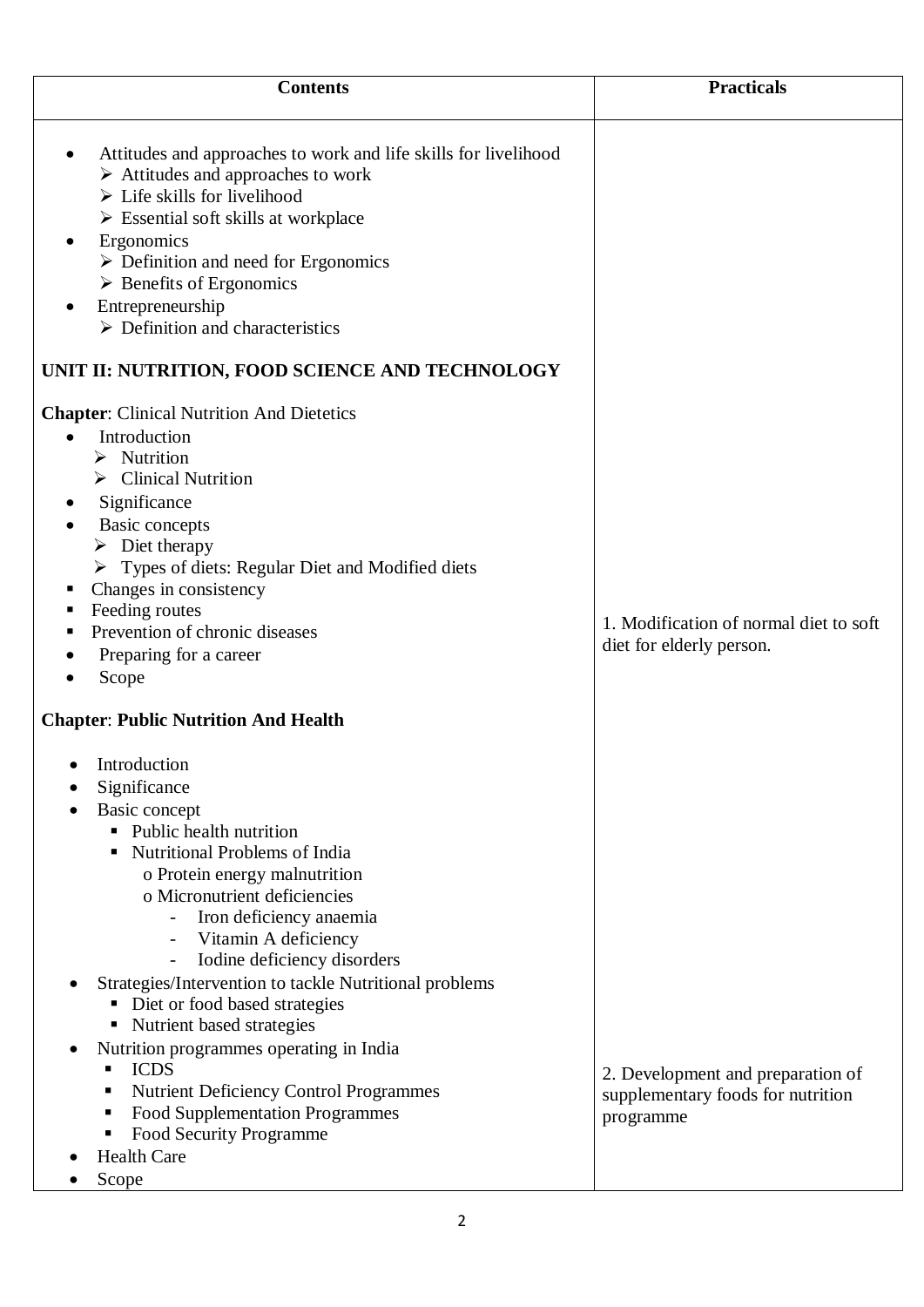| <b>Contents</b>                                                                                                                                                                                                                                                                                                                                                                                                                                                                                                                                                                                                                                                                                                  | <b>Practicals</b>                                                                                                                                  |
|------------------------------------------------------------------------------------------------------------------------------------------------------------------------------------------------------------------------------------------------------------------------------------------------------------------------------------------------------------------------------------------------------------------------------------------------------------------------------------------------------------------------------------------------------------------------------------------------------------------------------------------------------------------------------------------------------------------|----------------------------------------------------------------------------------------------------------------------------------------------------|
| <b>Chapter: Food Processing And Technology</b><br>Introduction<br>$\bullet$<br>Significance<br><b>Basic Concepts</b><br>• Food Science<br>■ Food Processing<br>■ Food Technology<br>• Food Manufacturing<br>Development of food processing and technology<br>Importance of Food processing and Preservation<br>Classification of food on the basis of extent and type of<br>processing<br>Preparing for a career<br>Scope                                                                                                                                                                                                                                                                                        | 3. Planning a menu for a school<br>canteen or mid-day meal in school for<br>a week<br>4. Design, prepare and evaluate a<br>processed food product. |
| <b>Chapter: Food Quality And Food Safety</b><br>Introduction<br>$\bullet$<br>Significance<br><b>Basic Concepts</b><br>Food safety (Toxicity & Hazard)<br>Hazards (Physical, chemical and biological)<br>Food infection<br>Food poisoning<br>Food quality<br>Food standards regulation in India-FSSA (2006)<br>International Organization and agreements in the area of Food<br>Standards, Quality, Research and Trade<br>Codex Alimentarius Commission<br>International Organization for Standardisation<br>ш<br>• World Trade Organization<br>Food Safety Management Systems<br>Good manufacturing practices (GMP)<br>Good handling practices (GHP)<br>Hazard Analysis Critical Control Points (HACCP)<br>Scope | 5. Qualitative test for food adulteration<br>in: pure ghee, tea leaves, whole black<br>pepper, turmeric powder, milk,<br>asafoetida                |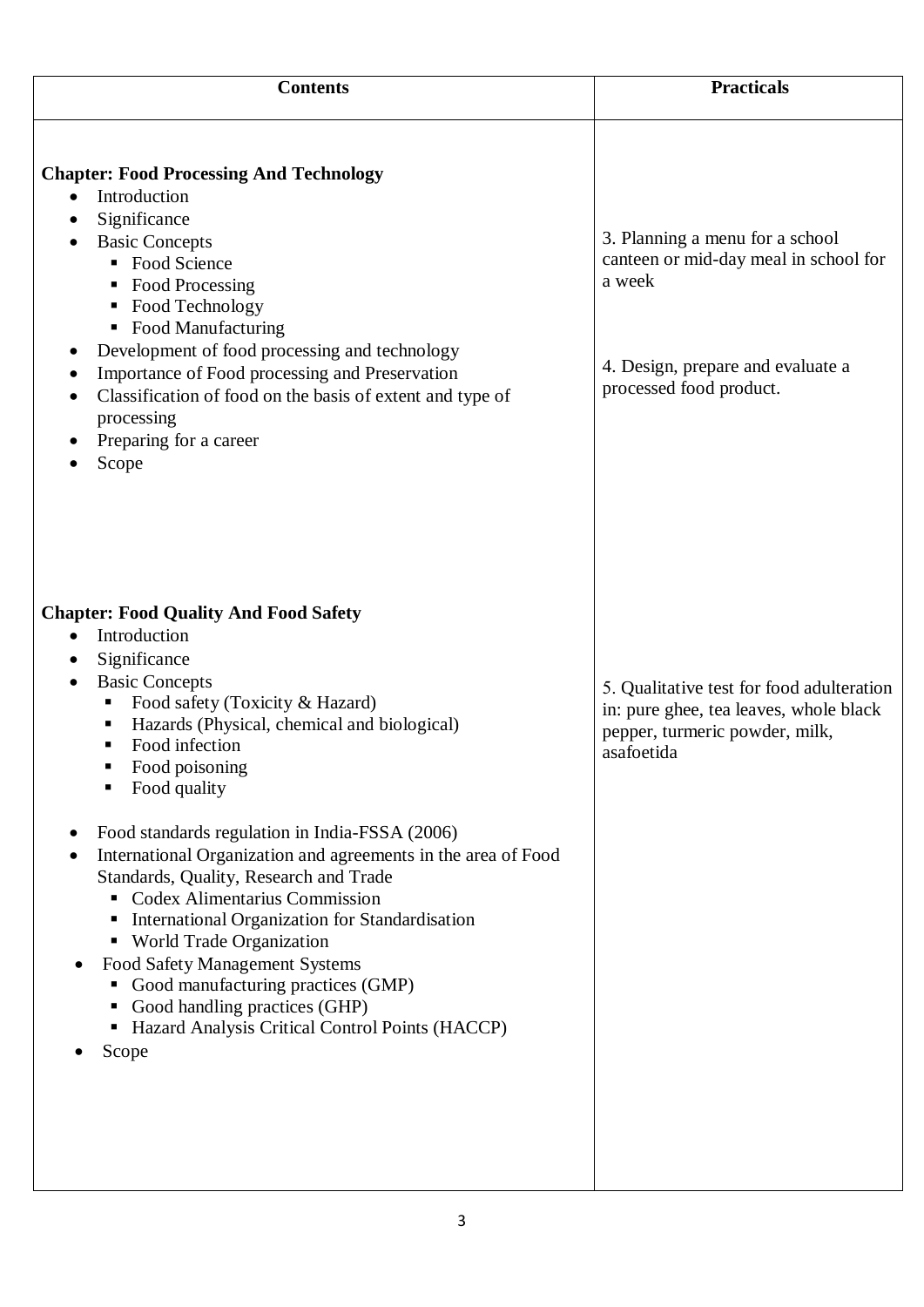| <b>Contents</b>                                                                                                                                                                                                                                                                                                                                                                                                                                | <b>Practicals</b>                                                                                                                                  |
|------------------------------------------------------------------------------------------------------------------------------------------------------------------------------------------------------------------------------------------------------------------------------------------------------------------------------------------------------------------------------------------------------------------------------------------------|----------------------------------------------------------------------------------------------------------------------------------------------------|
| UNIT III : HUMAN DEVELOPMENT AND FAMILY STUDIES<br><b>Chapter: Early Childhood Care And Education</b>                                                                                                                                                                                                                                                                                                                                          |                                                                                                                                                    |
| Significance<br><b>Basic concepts</b><br>Preparing for a career<br>Scope<br><b>Chapter: Management Of Support Services, Institutions And</b><br><b>Programmes For Children, Youth And Elderly</b>                                                                                                                                                                                                                                              | 6 Preparation of any one toy for<br>children (age appropriate) using<br>locally available and indigenous<br>material<br><b>OR</b>                  |
| Significance<br><b>Basic concepts</b><br>Why are children vulnerable?<br>Institutions, programmes and initiatives for children<br><b>ICDS</b><br>٠<br>SOS Children's Village<br>٠<br>Children's Homes run by the Government<br>٠<br>Adoption<br>п<br>Why are Youth vulnerable?<br>Youth programmes in India<br>Why are the elderly vulnerable?<br>$\bullet$<br>Some programmes for the elderly<br>$\bullet$<br>Preparing for a career<br>Scope | Preparation and use of any one<br>teaching aid to communicate socially<br>relevant messages for children/<br>adolescents /adults in the community. |
| UNIT IV: FABRIC AND APPAREL<br><b>Chapter: Design for Fabric and Apparel</b><br>Introduction<br>Basic concepts (Design: Structural & Applied)<br>Elements of design<br>Colour<br>п<br>Texture<br>п<br>Line<br>٠<br>Shapes or form<br>п<br>Principles of Design<br>Proportion<br><b>Balance</b><br>п<br>Emphasis<br>п<br>Rhythm<br>ш<br>Harmony<br>٠<br>Preparing for career<br>Scope                                                           | 7. Preparation of any one article using<br>applied textile design techniques; tie<br>and dye/batik/block printing.                                 |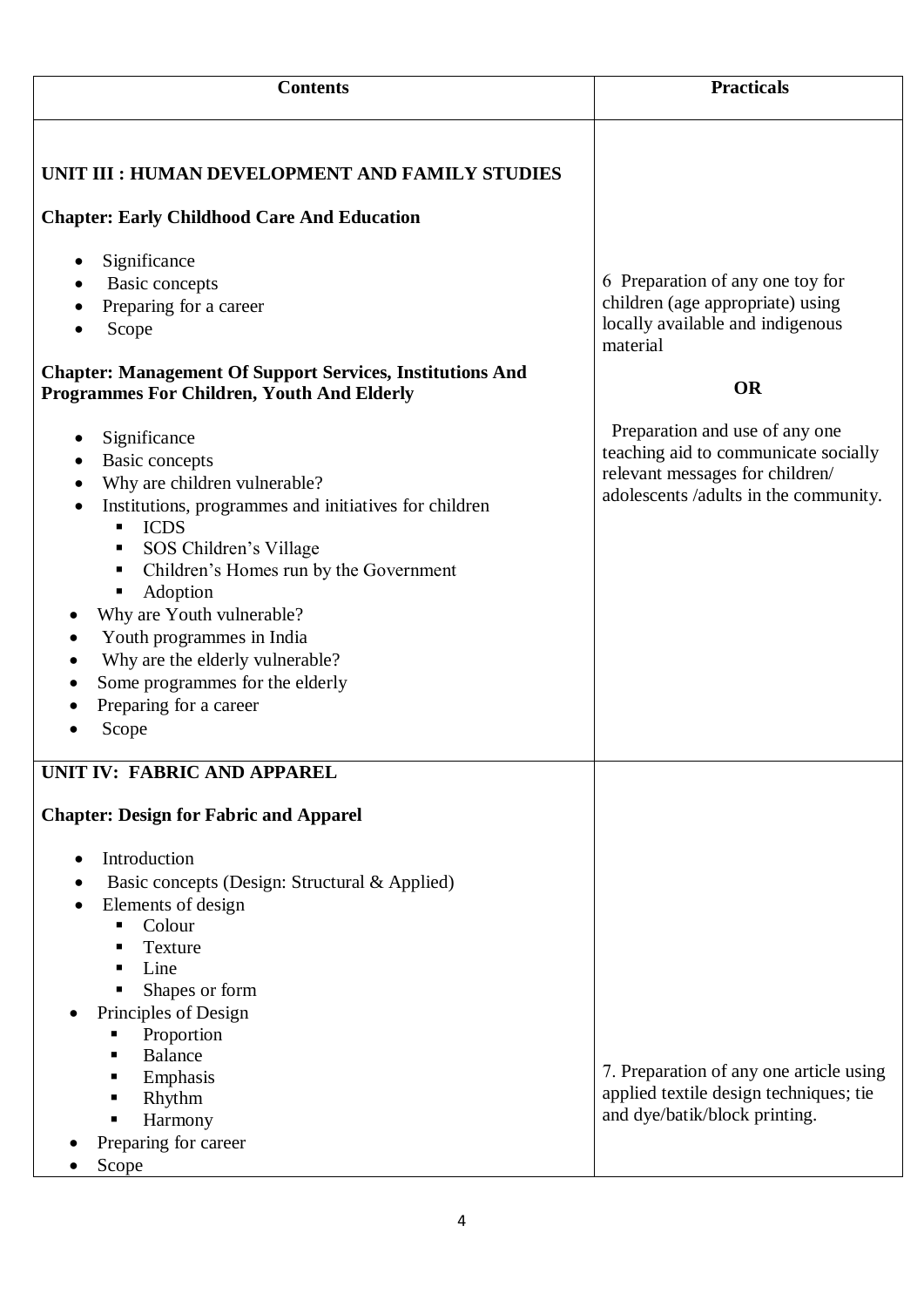| <b>Contents</b>                                                                                                                                                                                                                                                                                                                                                                   | <b>Practicals</b>                                                                                                                                                                                                                      |
|-----------------------------------------------------------------------------------------------------------------------------------------------------------------------------------------------------------------------------------------------------------------------------------------------------------------------------------------------------------------------------------|----------------------------------------------------------------------------------------------------------------------------------------------------------------------------------------------------------------------------------------|
| <b>Chapter: Fashion Design and Merchandising</b>                                                                                                                                                                                                                                                                                                                                  |                                                                                                                                                                                                                                        |
| Introduction<br>Significance<br><b>Basic Concepts</b><br>Fashion terminology -Fashion ,fads, style, classic<br><b>Fashion Development</b><br>France-The centre of fashion<br><b>Fashion Evolution</b><br><b>Fashion Merchandising</b><br>$\bullet$<br><b>Fashion Retail Organization</b>                                                                                          |                                                                                                                                                                                                                                        |
| Preparing for a career<br>Scope                                                                                                                                                                                                                                                                                                                                                   |                                                                                                                                                                                                                                        |
| <b>Chapter: Care and Maintenance of Fabrics in Institution</b><br>Introduction<br>$\bullet$<br>Basic concepts<br>Washing equipment<br>п<br>Drying equipment<br>п<br>Ironing/pressing equipment<br>п<br>Institutions<br>Preparing for a career<br>Scope                                                                                                                            | 8. Remove different types of stains<br>from white cotton cloth -Ball pen,<br>curry, grease, ink, lipstick, tea and<br>coffee.                                                                                                          |
| UNIT V RESOURCE MANAGEMENT<br><b>Chapter: Hospitality Management</b><br>• Introduction<br>Significance<br><b>Basic concepts</b><br>$\bullet$<br>Departments involved in hospitality management of an<br>organization<br>Scope<br><b>Chapter: Consumer Education and Protection</b><br>Introduction<br>$\bullet$<br>Significance of Consumer Education and Protection<br>$\bullet$ | 9. Evaluate any one advertisement for<br>any job position                                                                                                                                                                              |
| <b>Basic concepts</b><br>Consumer product<br>Consumer behaviour<br>Consumer forum<br>п<br><b>Consumer</b> footfalls<br>п<br>Consumer problems<br>п<br>Consumer rights<br>п<br>Standardized marks (ISI, Wool Mark, Hall Mark, Silk Mark)<br>п<br>Protection councils<br>п<br>Consumer responsibilities<br>п<br>Scope                                                               | 10. Develop a leaflet/pamphlet for<br><b>Consumer Education and Protection</b><br>on any one of the following-<br>a) Consumer Protection Act (CPA)<br>b) Consumer responsibilities<br>c) Consumer organization<br>d) Consumer problems |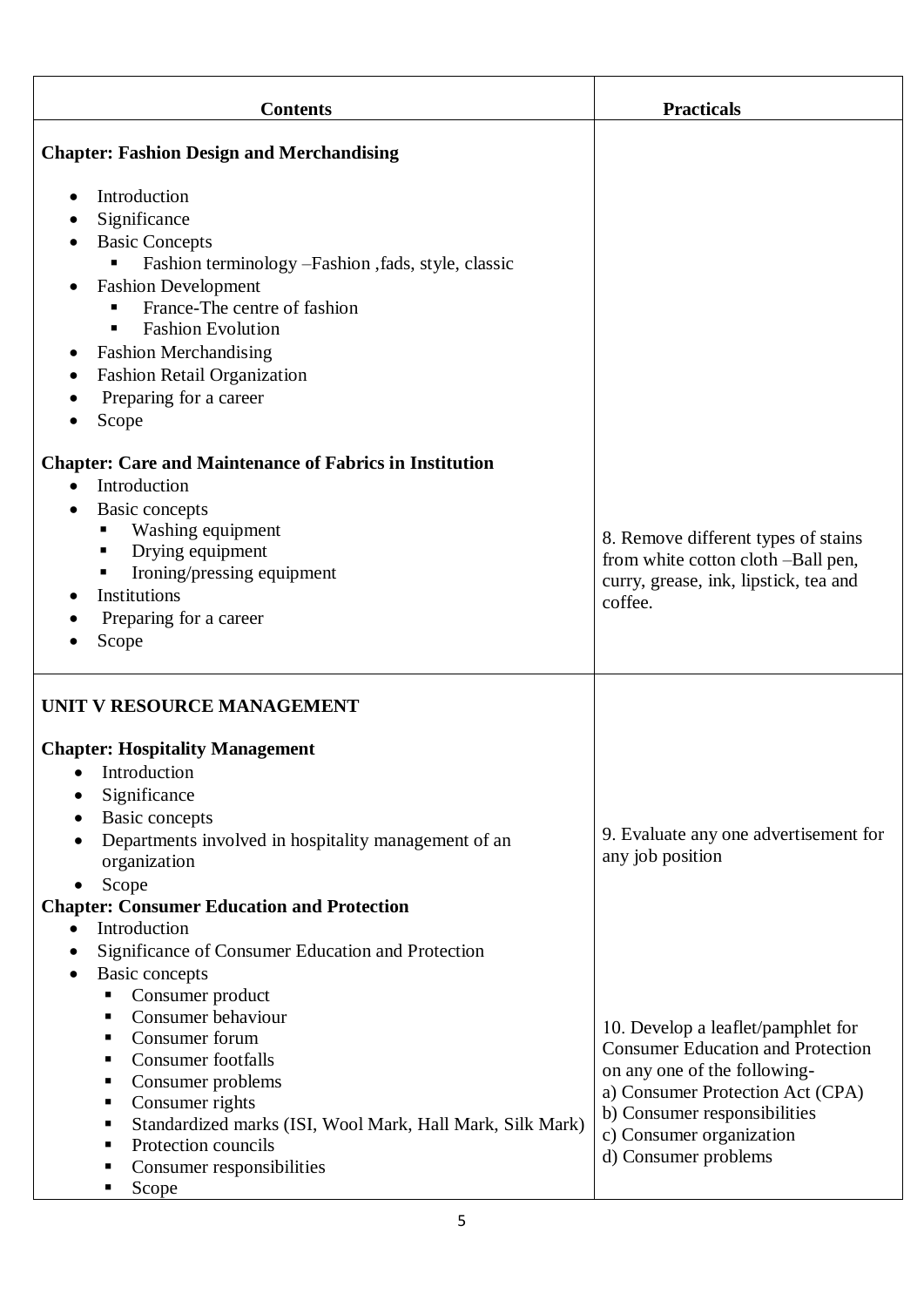| <b>Contents</b>                                                                                                       | <b>Practicals</b>   |
|-----------------------------------------------------------------------------------------------------------------------|---------------------|
|                                                                                                                       |                     |
| UNIT VI COMMUNICATION AND EXTENSION                                                                                   |                     |
| <b>Chapter: Development Communication And Journalism</b>                                                              |                     |
| Introduction<br>$\bullet$                                                                                             |                     |
| Significance                                                                                                          |                     |
| Basic concepts                                                                                                        |                     |
| Development<br>п                                                                                                      |                     |
| Development Journalism<br>п                                                                                           |                     |
| <b>Development Communication</b><br>Ξ                                                                                 |                     |
| Methods of Communication                                                                                              |                     |
| Campaign<br>п                                                                                                         |                     |
| Radio and Television<br>п                                                                                             |                     |
| Print Media<br>п                                                                                                      |                     |
| Information and Communication Technologies<br>п                                                                       |                     |
| Knowledge and skills required for a career in this field                                                              |                     |
| Scope and career avenues in Development Communication                                                                 |                     |
|                                                                                                                       |                     |
| <b>PROJECT</b>                                                                                                        |                     |
| ANY ONE OF THE FOLLOWING PROJECT MAY BE UNDERTAKEN AND EVALUATED-                                                     |                     |
| 1. Study of an integrated community based, nutrition/health programme being implemented in own area,                  |                     |
| with reference to-                                                                                                    |                     |
| a) Programme objectives                                                                                               |                     |
| b) Focal Group/Beneficiaries                                                                                          |                     |
| c) Modalities of implementation                                                                                       |                     |
| 2. Visit to the neighbouring areas and interview two adolescents and two adults regarding their perception            |                     |
| of persons with special needs.                                                                                        |                     |
| 3. Profile any two person (child/adult) with special needs to find out their diet, clothing, activities, physical     |                     |
| and psychological needs.                                                                                              |                     |
| 4. Planning any five messages for nutrition, health and life skills using different modes of communication            |                     |
| for different focal groups.                                                                                           |                     |
| 5. Market survey of any five processed foods with their packaging and label information.                              |                     |
|                                                                                                                       |                     |
| <b>SCHEME FOR PRACTICAL EXAMINATION: 30 Marks</b>                                                                     |                     |
| 1. Project                                                                                                            | $(5 \text{ marks})$ |
| 2. Modification of any one family meal for elderly person. Preparing any one of the modified dish. (5marks)           |                     |
| <b>OR</b>                                                                                                             |                     |
| Development and preparation of any one supplementary food for pre-schooler (2-6 years) nutrition programme.           |                     |
| <b>OR</b>                                                                                                             |                     |
| Planning a menu for school canteen and preparing any one nutritious dish.                                             |                     |
| 3. Identify adulterant using chemical test in any one of the following- pure ghee, tea leaves, whole black pepper,    |                     |
| turmeric powder, milk, asafoetida.                                                                                    | $(2 \text{ marks})$ |
| 4. Prepare a sample using applied textile design techniques- Tie and dye/Batik/Block Printing.                        | (4 marks)           |
| 5. Remove any one of the stain from white cotton cloth -Ball pen, curry, grease, ink, lipstick, tea, coffee (2 marks) |                     |
| 6. Develop a leaflet/pamphlet for Consumer Education and Protection on any one of the following- (5 marks)            |                     |
| a) Consumer Protection Act (CPA)                                                                                      |                     |
| b) Consumer responsibilities                                                                                          |                     |
| c) Consumer organization                                                                                              |                     |
| d) Consumer Problems                                                                                                  |                     |
| 7. File                                                                                                               | $(5 \text{ marks})$ |
| 8. Viva                                                                                                               | (2 marks)           |
|                                                                                                                       |                     |